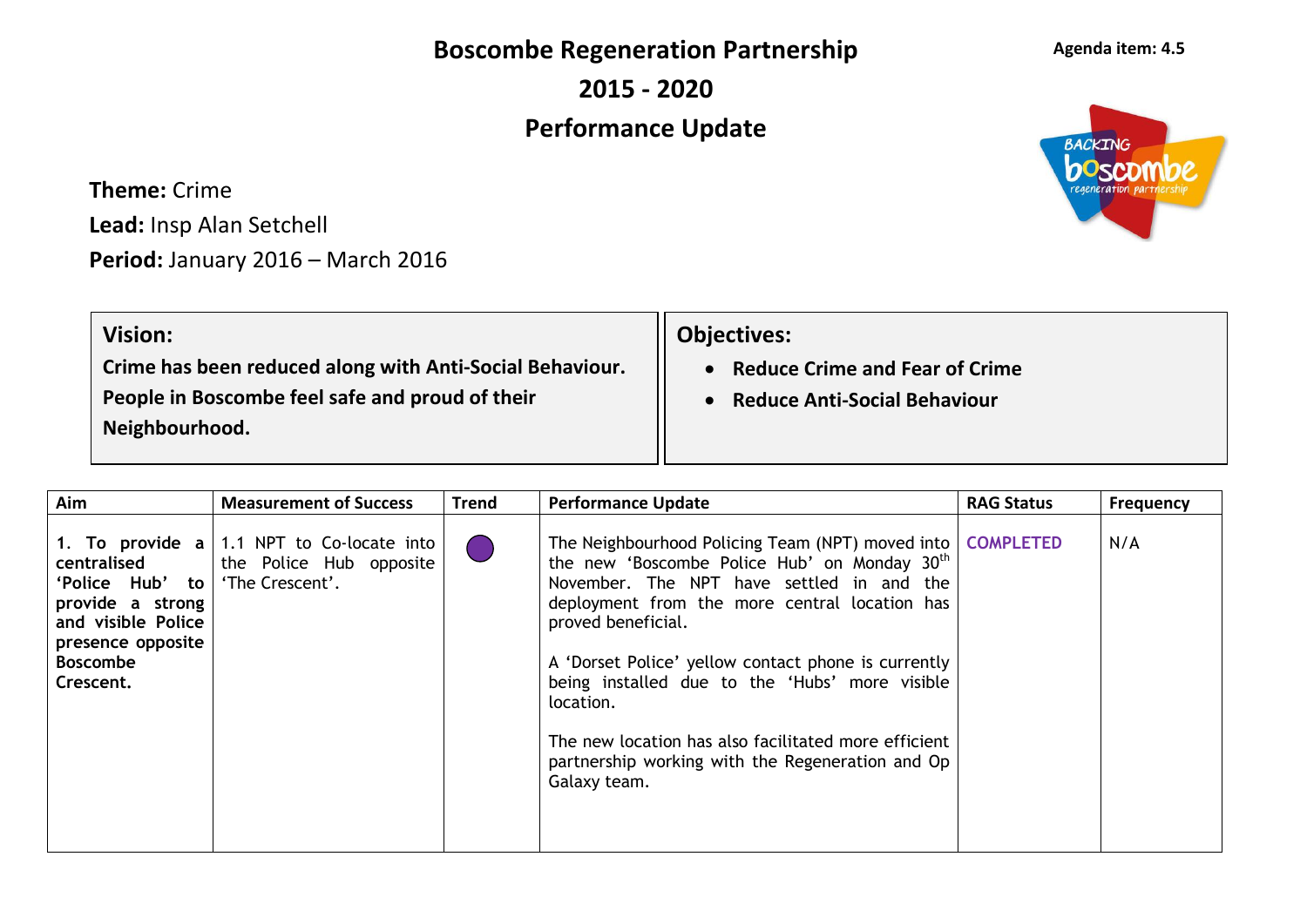| 2. Increase<br>engagement with<br>the community of<br>Boscombe at the<br>Police Box. | 2.1 To maximise<br>opportunities to provide<br>a regular PCSO<br>presence.                                               | <b>AM</b> | A 'duty sheet' is still produced each month to<br>identify the PCSOs who, where operationally<br>available, will provide a presence at the box<br>between the hours of 1000 - 1700. The initial<br>commitment to staff the Police Box for this time<br>period is now proving to be a challenge mainly due<br>to the change in role and responsibilities of a PCSO<br>via 'Op Genesis'.                                                                                                                                                                                                                                                                                                                                                                                                                                                                                                                                                                                                                                          | <b>VARIABLE</b>  | Annual |
|--------------------------------------------------------------------------------------|--------------------------------------------------------------------------------------------------------------------------|-----------|---------------------------------------------------------------------------------------------------------------------------------------------------------------------------------------------------------------------------------------------------------------------------------------------------------------------------------------------------------------------------------------------------------------------------------------------------------------------------------------------------------------------------------------------------------------------------------------------------------------------------------------------------------------------------------------------------------------------------------------------------------------------------------------------------------------------------------------------------------------------------------------------------------------------------------------------------------------------------------------------------------------------------------|------------------|--------|
|                                                                                      |                                                                                                                          |           | As such since the beginning of February the PCSOs<br>have been tasked to complete an electronic log so<br>that an accurate review can be conducted to<br>ascertain how many allocated duty shifts are not<br>being conducted due to other operational Threat<br>Risk Intelligence Vulnerability<br>Harm<br>and<br>Engagement (THRIVE) commitments. Furthermore<br>to ascertain what depth and breadth of community<br>engagement / intelligence is being achieved.                                                                                                                                                                                                                                                                                                                                                                                                                                                                                                                                                              |                  |        |
|                                                                                      | 2.2 To introduce and<br>maintain a 'Police<br><b>Contact Point</b><br>Volunteers' (CPV)<br>service at the Police<br>Box. |           | On Thursday 04 <sup>th</sup> February 2016 I held a meeting<br>with the 'Force Leads' for 'Police Contact Point<br>Volunteers'<br>and for the Recruitment and<br>Management of Police Volunteers. The concept of<br>these 'Contact points' is to enhance public access<br>to Dorset Police by engaging face-face with our<br>community and by using the media links and Police<br>website at these locations. The vision of the Police<br>Box being utilised as a 'Contact Point' was<br>discussed and approved. As such the Volunteer<br>team are actively advertising to recruit volunteers.<br>One 'Polish speaking 'volunteer has already been<br>interviewed and accepted to perform the role and<br>will be available all day each Friday. Additionally at<br>this time we currently have a 'Polish' speaking<br>student volunteer who is assisting PCSOs on the<br>Police Box on Friday's pending the launch of the<br>CPV. This will certainly maximise the opportunities<br>to engage with the well-established Polish | <b>IMPROVING</b> | Annual |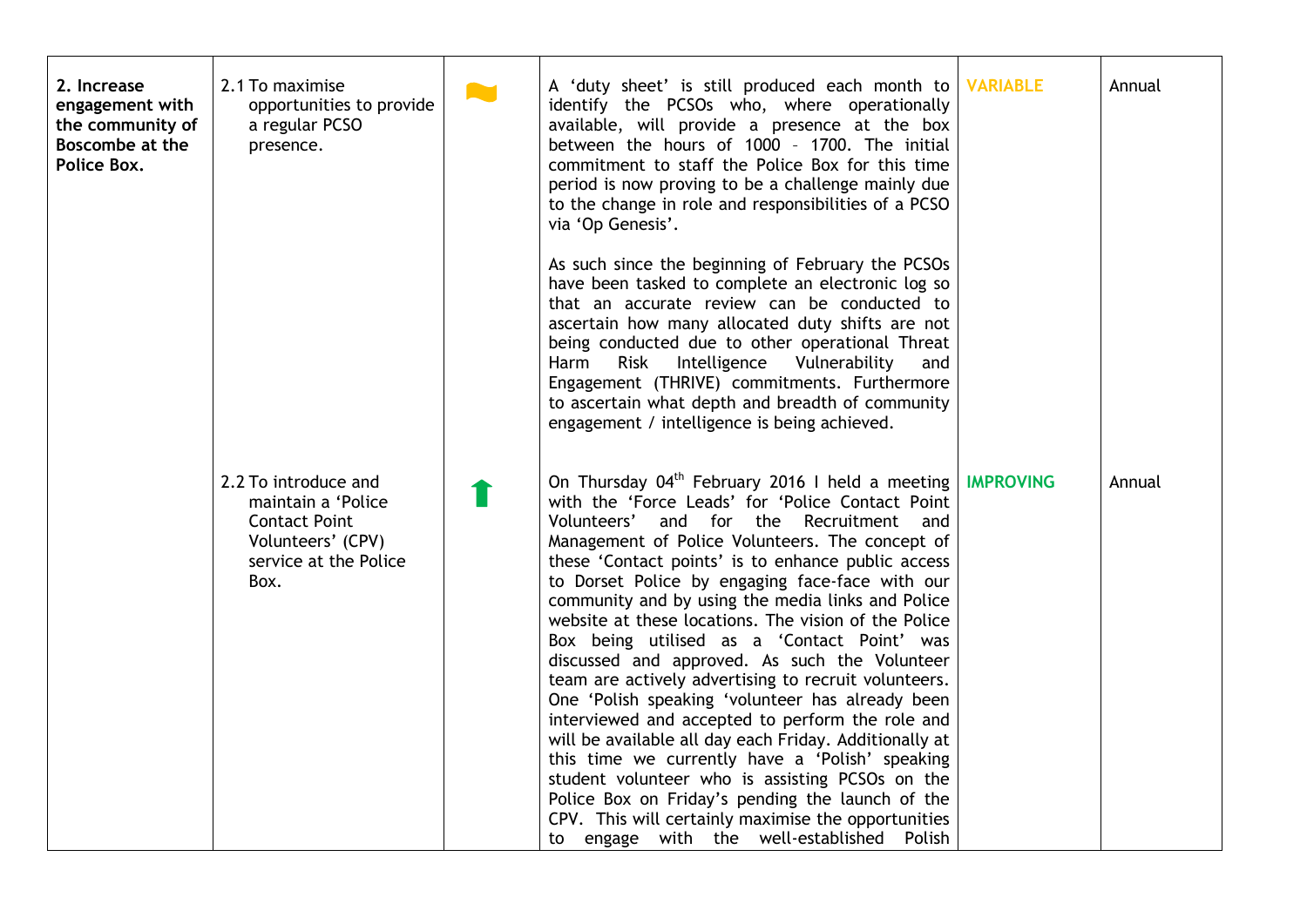|                                                           | 2.3 To hold themed events<br>at the Police Box to<br>provide targeted crime<br>prevention education,<br>the opportunities to<br>purchase crime<br>prevention products<br>and to engage with the<br>Precinct NPT. | community in Boscombe. A further 'Polish' speaking<br>volunteer is to be interviewed in support of this<br>initiative.<br>This currently a proposed initiative which will be STABLE<br>progressed pending the successful launch of the<br>Police CPV.                                                                                                                                                                                                                                       |                  | Annual  |
|-----------------------------------------------------------|------------------------------------------------------------------------------------------------------------------------------------------------------------------------------------------------------------------|---------------------------------------------------------------------------------------------------------------------------------------------------------------------------------------------------------------------------------------------------------------------------------------------------------------------------------------------------------------------------------------------------------------------------------------------------------------------------------------------|------------------|---------|
| 3. To provide<br>regular uniform /<br>plain cloth patrols | 3.1 The Precinct<br><b>NPT</b><br>working pro-actively with<br>CSAS officers. maximising<br>opportunities<br>the<br>to<br>support each other via the<br>'shop watch' radio system<br>when                        | The Precinct NPT are now collaborating with the   IMPROVING<br>CSAS officers on a daily and weekly basis. On a<br>daily basis the CSAS and NPT officers are<br>maximising the opportunities to support each other<br>via the 'shopwatch' radio system.<br>Once a week the CSAS officers attend the 'Police<br>Hub' where intelligence and information is shared<br>and activity / tasking is set for the next 7 days. The<br>main focus being on identifies 'hotspots' and or<br>offenders. |                  | Annual  |
|                                                           | 3.2<br>The introduction of<br>'Op Benchmark' to impact<br>directly upon 'on-street'<br>drug use and dealing,<br>aggressive<br>begging<br>and<br>anti-social behaviour                                            | In February the Precinct NPT formally launched 'Op  <br>Benchmark' which is a declared Precinct 'Day of<br>Action' relating to the Police priorities of the<br>'Boscombe Commitment' and Op Furlong. These<br>days of action incorporate all of the East<br>Bournemouth NPT officers and PCSOs together with<br>the assistance of officers from other Police<br>commands or departments including the 'No<br>Excuse' team. The results of this 'Day of Action'<br>were;                     | <b>IMPROVING</b> | Monthly |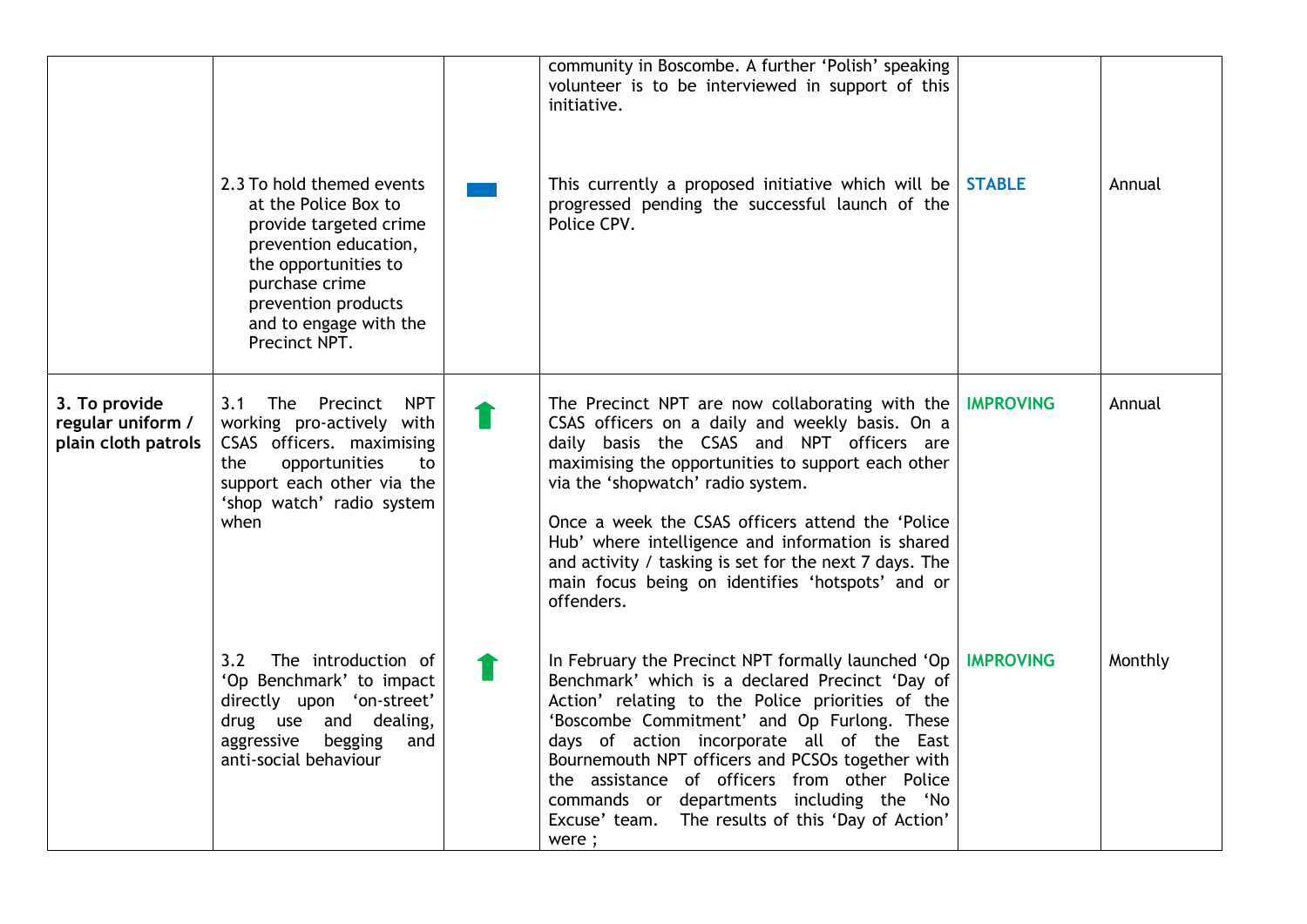|                                                                                                                           |                                                                                                                                                                                                      |   | 7 individuals issued with Sec 35 notices<br>1 individual arrested and charged for breach of Sec<br>35 notice.<br>27 traffic related offences<br>1 parking ticket<br>2 vehicles seized.<br>The second of these days took place on during<br>March where the team were assisted by a<br>Hampshire Constabulary passive drugs dog.<br>The results of this 'Day of Action' were;<br>13 Sec 1 Stop & Search (mostly identified by the<br>dog'<br>5 individuals issued with Sec 35 notices<br>5 arrests<br>Additional operations are planned over the coming<br>weeks and months. |                  |        |
|---------------------------------------------------------------------------------------------------------------------------|------------------------------------------------------------------------------------------------------------------------------------------------------------------------------------------------------|---|-----------------------------------------------------------------------------------------------------------------------------------------------------------------------------------------------------------------------------------------------------------------------------------------------------------------------------------------------------------------------------------------------------------------------------------------------------------------------------------------------------------------------------------------------------------------------------|------------------|--------|
| 4. Introduce an<br>effective and<br>efficient multi<br>agency focus<br>group to reduce<br>prolific criminal<br>behaviour. | The formation and<br>4.1<br>implementation of the East<br>Bournemouth Partnership<br>and Co-ordinating Group<br>(EBPCG)                                                                              |   | The East Bournemouth Partnership and Co-<br>ordinating Group (EBPCG) has been successfully<br>implemented; this multi-agency meeting will be<br>held monthly and the inaugural meeting occurred<br>on Tuesday 09 February 2016.                                                                                                                                                                                                                                                                                                                                             | <b>COMPLETED</b> | N/A    |
|                                                                                                                           | 4.2 The EBPCG provides<br>support and enforcement<br>strategies to identified<br>offenders of crime to exit<br>their current lifestyle or to<br>pro-actively frustrate their<br>offending behaviour. | 1 | The offenders for the EBPCG have been identified<br>via two pathways -<br>Op Galaxy has through detailed analysis listed the<br>Top 25 offenders that impact upon the Op Galaxy<br>designated area. Initially the Top 10 of this list<br>have been adopted.                                                                                                                                                                                                                                                                                                                 | <b>IMPROVING</b> | Annual |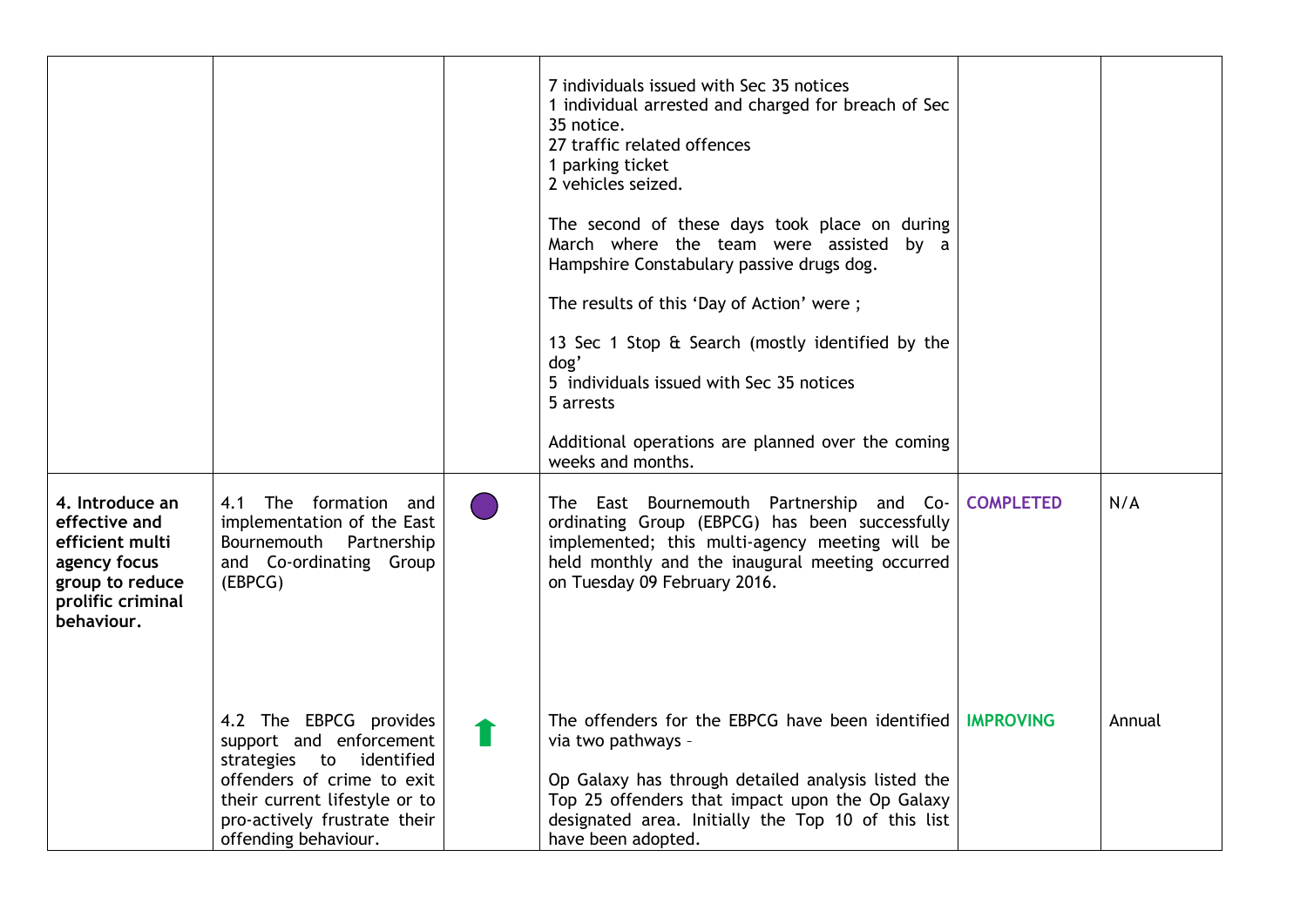|                                                                                                                         |                                                                                                                                                                                                                                                           | East Bournemouth NPT Sergeants are bringing<br>offenders for the attention of this group through<br>communication and intelligence from local NPT and<br>Patrol officers.<br>It is anticipated that as the EBPCG evolves other<br>partner stakeholders will refer additional prolific<br>offenders for relevant support and enforcement.<br>The EBPCG is chaired by Sergeant Matt Chutter who<br>is also the chair for the Bournemouth South ASB Ops<br>group; as such he has the strategic overview of<br>offenders for crime and ASB. |                                          |                  |
|-------------------------------------------------------------------------------------------------------------------------|-----------------------------------------------------------------------------------------------------------------------------------------------------------------------------------------------------------------------------------------------------------|-----------------------------------------------------------------------------------------------------------------------------------------------------------------------------------------------------------------------------------------------------------------------------------------------------------------------------------------------------------------------------------------------------------------------------------------------------------------------------------------------------------------------------------------|------------------------------------------|------------------|
| 5. To pro-actively<br>target ASB<br>offenders,<br>locations and to<br>support victims to<br>reduce incidents<br>of ASB. | 5.1 The effective use of the<br>Bournemouth South ASB<br>Ops group to provide<br>support and enforcement<br>strategies to identified<br>offenders of ASB to exit<br>their current lifestyle or to<br>pro-actively frustrate their<br>offending behaviour. | Due to the introduction of 'Niche' which is a<br>complete new computer operating system 'ASB<br>data' is only available for the whole of the East<br><b>Bournemouth Section.</b><br>ASB data 01/04/2015 - 20/03/2016 compared to the<br>same period last year is showing -<br><b>Total ASB</b><br>A reduction in the total number of ASB incidents by<br>180 incidents from 3,546 to 3,366 (-5.1%).                                                                                                                                     | <b>IMPROVING</b>                         | Annual           |
|                                                                                                                         |                                                                                                                                                                                                                                                           | <b>Personal ASB</b><br>Personal ASB incidents are down by 79 incidents<br>from 541 to 462 (-14.6%)<br><b>Environmental ASB</b>                                                                                                                                                                                                                                                                                                                                                                                                          | <b>IMPROVING</b><br><b>DETERIORATING</b> | Annual<br>Annual |
|                                                                                                                         |                                                                                                                                                                                                                                                           | Environmental ASB incidents are up by 70 incidents                                                                                                                                                                                                                                                                                                                                                                                                                                                                                      |                                          |                  |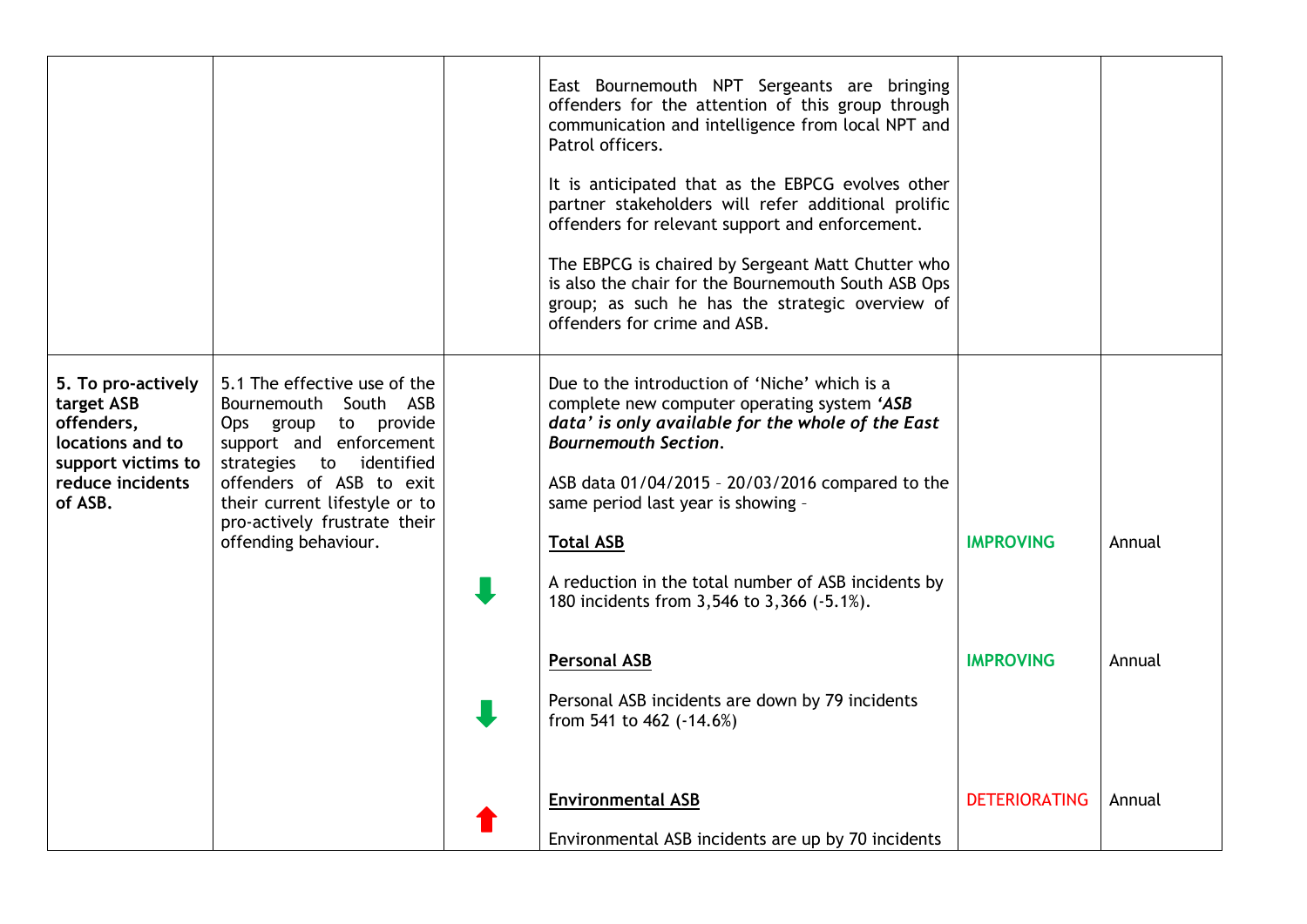|                                                                                                                                                                                                     |                                                                                                                                                                                                  | from 217 to 287 (+32.3%).                                                                                                                                                                                                                                                                                                                                                                                                                                                                                                                                                                                                                                                                           |                  |        |
|-----------------------------------------------------------------------------------------------------------------------------------------------------------------------------------------------------|--------------------------------------------------------------------------------------------------------------------------------------------------------------------------------------------------|-----------------------------------------------------------------------------------------------------------------------------------------------------------------------------------------------------------------------------------------------------------------------------------------------------------------------------------------------------------------------------------------------------------------------------------------------------------------------------------------------------------------------------------------------------------------------------------------------------------------------------------------------------------------------------------------------------|------------------|--------|
|                                                                                                                                                                                                     | 5.2 Reduction from 49% of<br>Boscombe<br>residents<br>perceiving ASB to be a<br>significant problem.                                                                                             | Current figure 56%<br>58% 2014<br>49% 2012                                                                                                                                                                                                                                                                                                                                                                                                                                                                                                                                                                                                                                                          | <b>IMPROVING</b> | Annual |
| partnership<br>to<br>Police<br>support<br>other<br>and<br>statutory<br>authorities<br>to<br>reduce crime and<br>disorder; through<br>the<br>implementation of<br>non-statutory<br>a<br>focus group. | 6. Increase retail   6.1 Improved engagement<br>and commitment from the<br>Precinct's retail and<br>licensed businesses to<br>reduce crime and disorder<br>via the 'Precinct Tactical<br>Group'. | With the introduction of the East Bournemouth<br>Partnership Co-ordinating Group there was an<br>opportunity to use key stakeholders from the<br>'Atlas' group who represent the retail community;<br>to create a new 'Precinct Tactical Group'. The<br>concept behind this group is to bring together<br>representatives from Police, Business Watch, Shop<br>Watch, Boscombe CCTV, CSAS, Sovereign Centre<br>and Pubwatch to discuss and commit to minimising<br>the opportunities for offenders to commit offences<br>in the 'holistic' Precinct arena. This is an on-going<br>project that is being led by Carol Butler the<br>Precinct Manager and the new Precinct NPT<br>Sergeant Ash White. | <b>IMPROVING</b> | Annual |
|                                                                                                                                                                                                     | 6.2 Growth of Shop<br>/Business Watch                                                                                                                                                            | Businesswatch has now is now managed by AEJ<br>Management (Sovereign Centre Security) and<br>currently have 25 members and constantly looking<br>for additional membership in the Precinct and into<br>Pokesdown. Meetings are monthly and will now be<br>attended by Sergeant Ash White.                                                                                                                                                                                                                                                                                                                                                                                                           | <b>STABLE</b>    | Annual |
|                                                                                                                                                                                                     | 6.3 Quarterly meetings                                                                                                                                                                           | Since adopting the 'Partnership Inspector' portfolio                                                                                                                                                                                                                                                                                                                                                                                                                                                                                                                                                                                                                                                | <b>STABLE</b>    | Annual |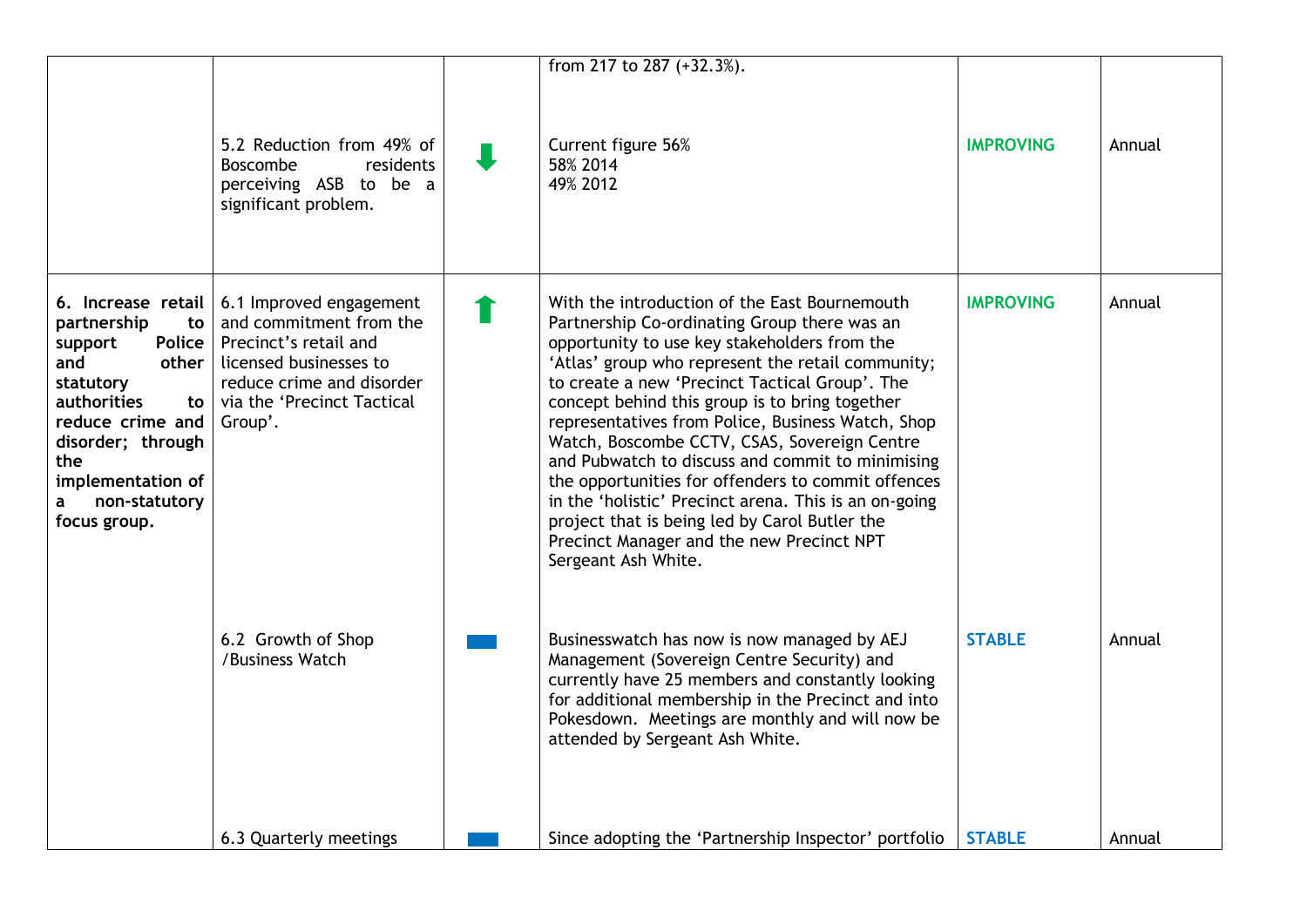|                                                                                                                                                      | with the Sovereign Centre<br>Management<br>6.4 Reduction from 79% of<br>Boscombe residents stating<br>that drunk & rowdy people<br>are a problem in their area | Inspector Setchell has committed to having<br>quarterly meetings with the Sovereign Centre<br>Management. The next meeting is scheduled for<br>April 2016.<br>Currently at 76%<br>82% in 2014<br>80% in 2013<br>82% in 2012                                                                                                                                                                                                                                                                                                            | <b>IMPROVING</b> | Annual  |
|------------------------------------------------------------------------------------------------------------------------------------------------------|----------------------------------------------------------------------------------------------------------------------------------------------------------------|----------------------------------------------------------------------------------------------------------------------------------------------------------------------------------------------------------------------------------------------------------------------------------------------------------------------------------------------------------------------------------------------------------------------------------------------------------------------------------------------------------------------------------------|------------------|---------|
| and maintain an<br>effective<br>efficient<br>CSAS<br>initiative to assist<br>with achieving the<br>'Boscombe<br>Commitment' and<br>Police priorties. | 7. To introduce   7.1 The introduction of<br>CSAS in the Boscombe<br>and   Precinct 2014 - 2015 and<br>then 2015 - 2016.                                       | Two CSPO's (Community Safety Patrol Officers)<br>commenced their duties employed by Guarding UK<br>on 19 <sup>th</sup> May 2014 and still managed by GUK. They<br>have been well received in the community and have<br>certainly had a positive impact on local issues. The<br>scheme officially launched on $8th$ July 2014.<br>The CSAS patrol foot print includes building line to<br>building line of Christchurch Road from The<br>Crescent to the Precinct.                                                                      | <b>COMPLETED</b> | N/A     |
|                                                                                                                                                      | 7.2 Monthly meetings with<br><b>GUK Senior Contracts</b><br>Manager                                                                                            | Since January 2016 monthly meetings have been<br>held with the Senior Contracts Manager Alan Ennis<br>to discuss the newly produced CSAS 'Operational<br>Analysis' performance document, to discuss the on-<br>going funding arrangements for 2016 - 2017 and the<br>board recommendation to continue the scheme<br>with a more localised scheme. Furthermore to have<br>a formal contract to continue providing the scheme<br>into the financial year 2016 - 2017 (on a 'pro-rata'<br>basis contract) pending the TUPE of the current | <b>IMPROVING</b> | Monthly |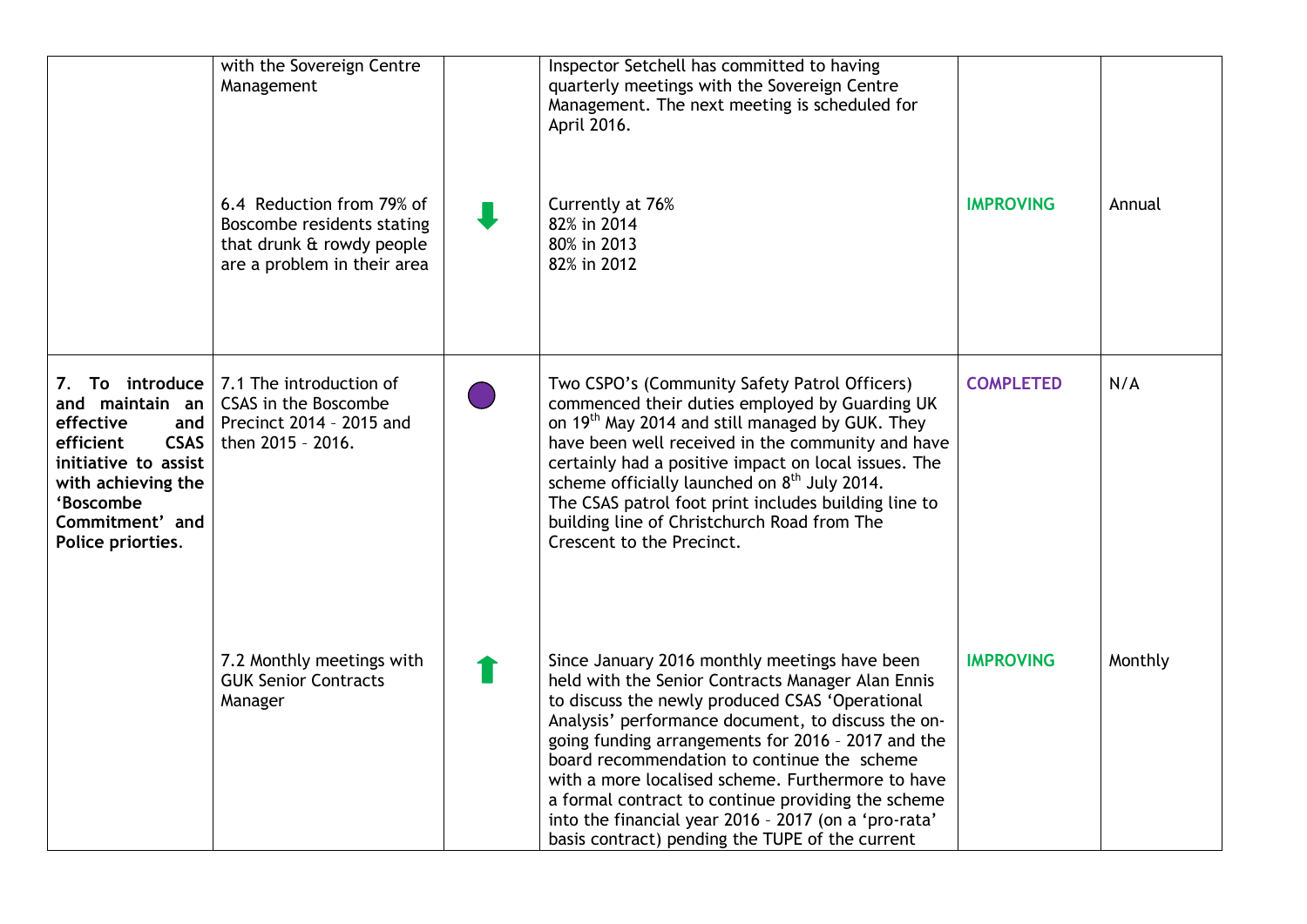|                                                                              | staff. Although no formal contract yet there is a<br>verbal agreement to provide the service whilst<br>Bournemouth Borough Council attains CSAS<br>Accreditation and is in a position to deliver the<br><b>CSAS Initiative.</b>                                                                                                                                                                                                                                                                                                                                                                                                                                                                                                                                                                                                                                                                                                                                                                                                                                                                                                                                                                                                                  |                  |        |
|------------------------------------------------------------------------------|--------------------------------------------------------------------------------------------------------------------------------------------------------------------------------------------------------------------------------------------------------------------------------------------------------------------------------------------------------------------------------------------------------------------------------------------------------------------------------------------------------------------------------------------------------------------------------------------------------------------------------------------------------------------------------------------------------------------------------------------------------------------------------------------------------------------------------------------------------------------------------------------------------------------------------------------------------------------------------------------------------------------------------------------------------------------------------------------------------------------------------------------------------------------------------------------------------------------------------------------------|------------------|--------|
| 7.3 Obtaining funding for<br>the Boscombe CSAS<br>Initiative for 2016 - 2017 | In partnership with Cat McMillan from the<br>'Regeneration Team' Inspector Setchell on behalf<br>of Dorset Police conducted a comprehensive review<br>of the Boscombe CSAS Initiative. Consequently the<br>initiative was successfully audited by 'South West<br>Audit Partnership' for the PCC.<br>On the 05 <sup>th</sup> February a CSAS Funding meeting was<br>held with two of the main funding stakeholders<br>being present namely the OPCC / Dorset Police and<br>Coastal Bid. During this meeting the review of the<br>current model was discussed in detail and purely<br>down to the confidence in the proposed new CSAS<br>model they provisionally committed £19,000 and<br>£20,000 respectively for 2016 -2017.<br>Since that meeting a formal funding application has<br>been submitted to the Coastal BID for £20,000<br>which has been sanctioned formerly at board level.<br>Furthermore Bournemouth Borough Council have<br>also declared that their £20,000 'match funding'<br>contribution would now fall within their base<br>budget. This means that currently there is a<br>commitment from the council to fund the<br>Boscombe CSAS Initiative £20,000 year-on-year.<br>A formal funding application is currently being | <b>IMPROVING</b> | Annual |
|                                                                              | prepared for the OPCC / Dorset Police; pending the<br>PCC election 05 <sup>th</sup> May 2016.<br>Having secured funding from two of the main                                                                                                                                                                                                                                                                                                                                                                                                                                                                                                                                                                                                                                                                                                                                                                                                                                                                                                                                                                                                                                                                                                     |                  |        |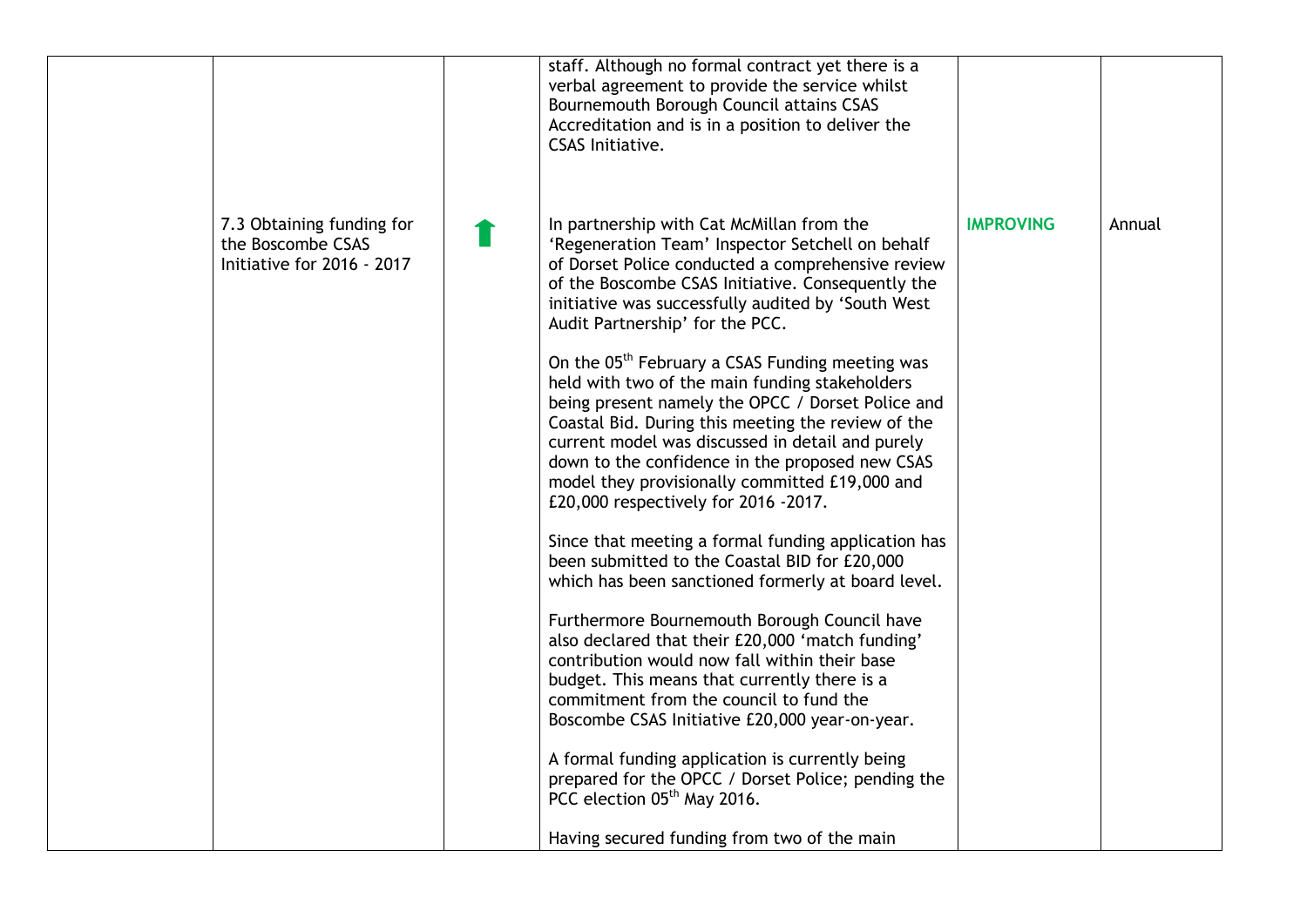|                                                                                                                                                                                                                                                                                        | funding stakeholders and a 'firm' commitment from<br>the OPCC / Dorset Police seeking funding post April<br>2017 has already commenced.                                                                                                                                                                                                                                                                                                                                                                                                                                                                                                                                                                                                                                                                                                                                                                                                                                                                                                                                                                                                                                                                                                                                                                                                                                                                                           |                  |        |
|----------------------------------------------------------------------------------------------------------------------------------------------------------------------------------------------------------------------------------------------------------------------------------------|-----------------------------------------------------------------------------------------------------------------------------------------------------------------------------------------------------------------------------------------------------------------------------------------------------------------------------------------------------------------------------------------------------------------------------------------------------------------------------------------------------------------------------------------------------------------------------------------------------------------------------------------------------------------------------------------------------------------------------------------------------------------------------------------------------------------------------------------------------------------------------------------------------------------------------------------------------------------------------------------------------------------------------------------------------------------------------------------------------------------------------------------------------------------------------------------------------------------------------------------------------------------------------------------------------------------------------------------------------------------------------------------------------------------------------------|------------------|--------|
| 7.4 The introduction of a<br>new CSAS model to<br>maximise the deployment<br>and safety of the CSAS<br>officers, to improve the<br>submission and MOPI<br>compliance of intelligence<br>and to provide visible and<br>consistent supervision;<br>thereby increasing<br>accountability. | Although the comprehensive review of the<br>Boscombe CSAS Initiative evidenced the positive<br>impact the scheme has achieved it also highlighted<br>some considerable shortfalls in performance<br>monitoring, localised visible supervision and the<br>ability for the Force Control Centre (FCC) to deploy<br>the CSAS officers to deal with incidents falling<br>within their operational remit.<br>Consequently after consultation with the Dorset<br>Police CSAS Co-ordinator, Gary Josey and Kelly<br>Ansell it was apparent that the most desirable<br>model would be for Bournemouth Borough Council<br>(BBC) to adopt the CSAS Initiative; having obtained<br>CSAS accreditation for Op Galaxy officers. Although<br>the BBC will be the responsible authority regarding<br>CSAS Accreditation the tripartite funding<br>arrangement remains.<br>This particular model offers significant benefits<br>namely;<br>1) As Bournemouth Borough Council is a<br>statutory authority the 'Home Office' will<br>allow the CSAS officers to use Police<br>'Airwave' radios. However the radios must<br>be stored on Police premises.<br>2) The CSAS officers will therefore commence<br>and finish their tour of duty at the<br>Boscombe Police Hub to collect and secure<br>their radios.<br>3) As such it is anticipated that these officers<br>will have an allocated Dorset Police badge<br>number so that they are able to | <b>IMPROVING</b> | Annual |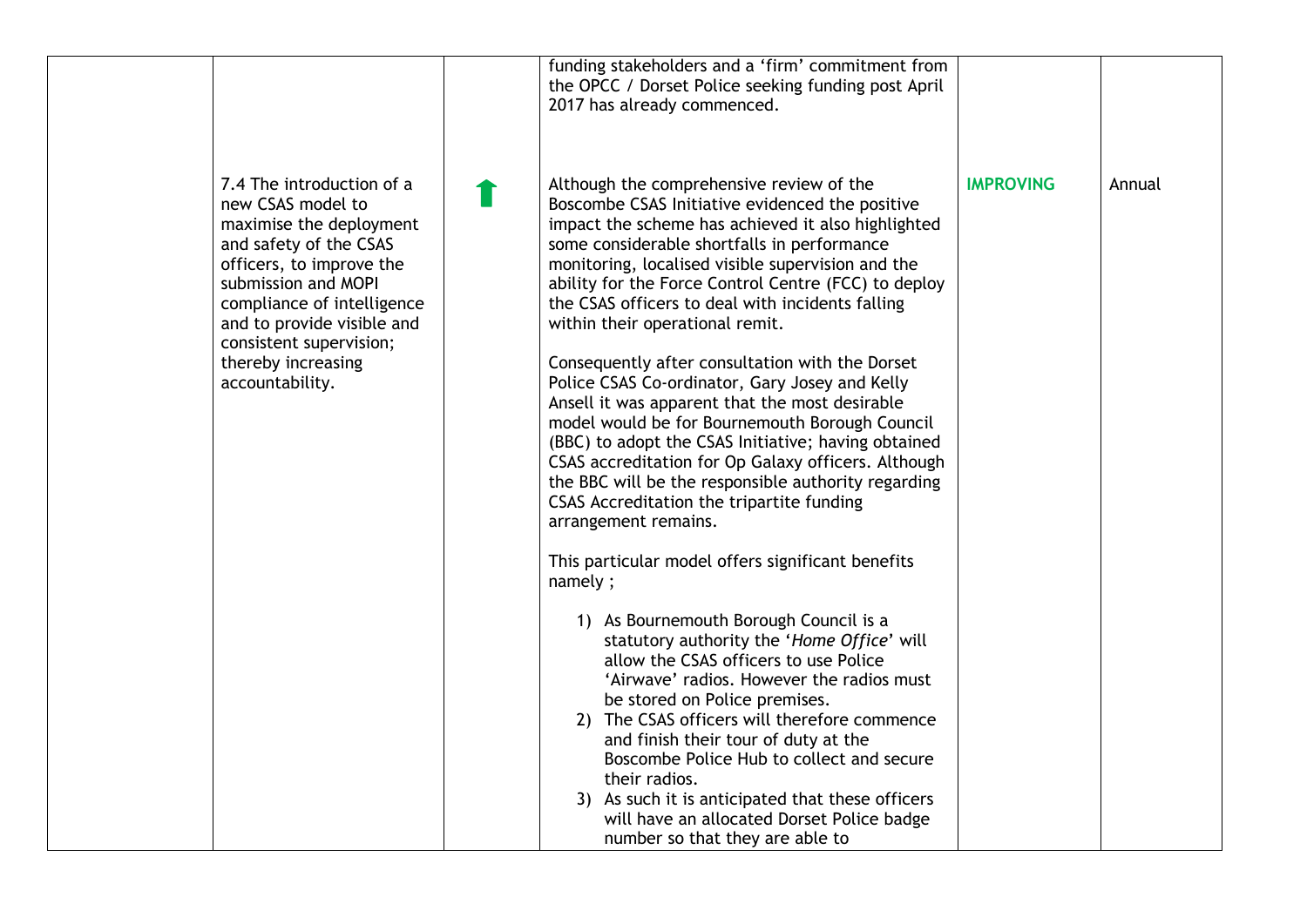|  | electronically 'book-on and off duty'; which      |  |
|--|---------------------------------------------------|--|
|  | is used to monitor officer safety and             |  |
|  | welfare.                                          |  |
|  | 4) As part of the commitment to partnership       |  |
|  | working the CSAS officers will be                 |  |
|  | operationally based at the Boscombe Police        |  |
|  | Hub, will attend the daily briefing parade        |  |
|  | and will have access to daily visible             |  |
|  | leadership from the Boscombe NPT                  |  |
|  | Management Team.                                  |  |
|  | 5) The CSAS officers will have the reassurance    |  |
|  | of being connected to the Dorset Police           |  |
|  | radio system with direct communication to         |  |
|  | the FCC; additionally they will be able to        |  |
|  | use the 'Urgent Assistance Button' to             |  |
|  | summons support when necessary.                   |  |
|  |                                                   |  |
|  | 6) The FCC will also be able to deploy the CSAS   |  |
|  | officers to relevant incidents and accurately     |  |
|  | record the response and actions of the CSAS       |  |
|  | officers.                                         |  |
|  | 7) It is also anticipated that the CSAS officers  |  |
|  | will be able to input directly onto the Dorset    |  |
|  | Police database intelligence gathered during      |  |
|  | their tour of duty. CSAS intelligence will        |  |
|  | therefore be immediately accessible and           |  |
|  | used to assist in police and or multi-agency      |  |
|  | interventions; for offenders, victims and         |  |
|  | 'hot spot' locations.                             |  |
|  |                                                   |  |
|  |                                                   |  |
|  | BBC have sanctioned the adoption of CSAS and      |  |
|  | together with Dorset Police have committed to the |  |
|  | introduction of this model. BBC have applied for  |  |
|  | CSAS accreditation and now awaiting the vetting   |  |
|  | process to be completed.                          |  |
|  |                                                   |  |
|  |                                                   |  |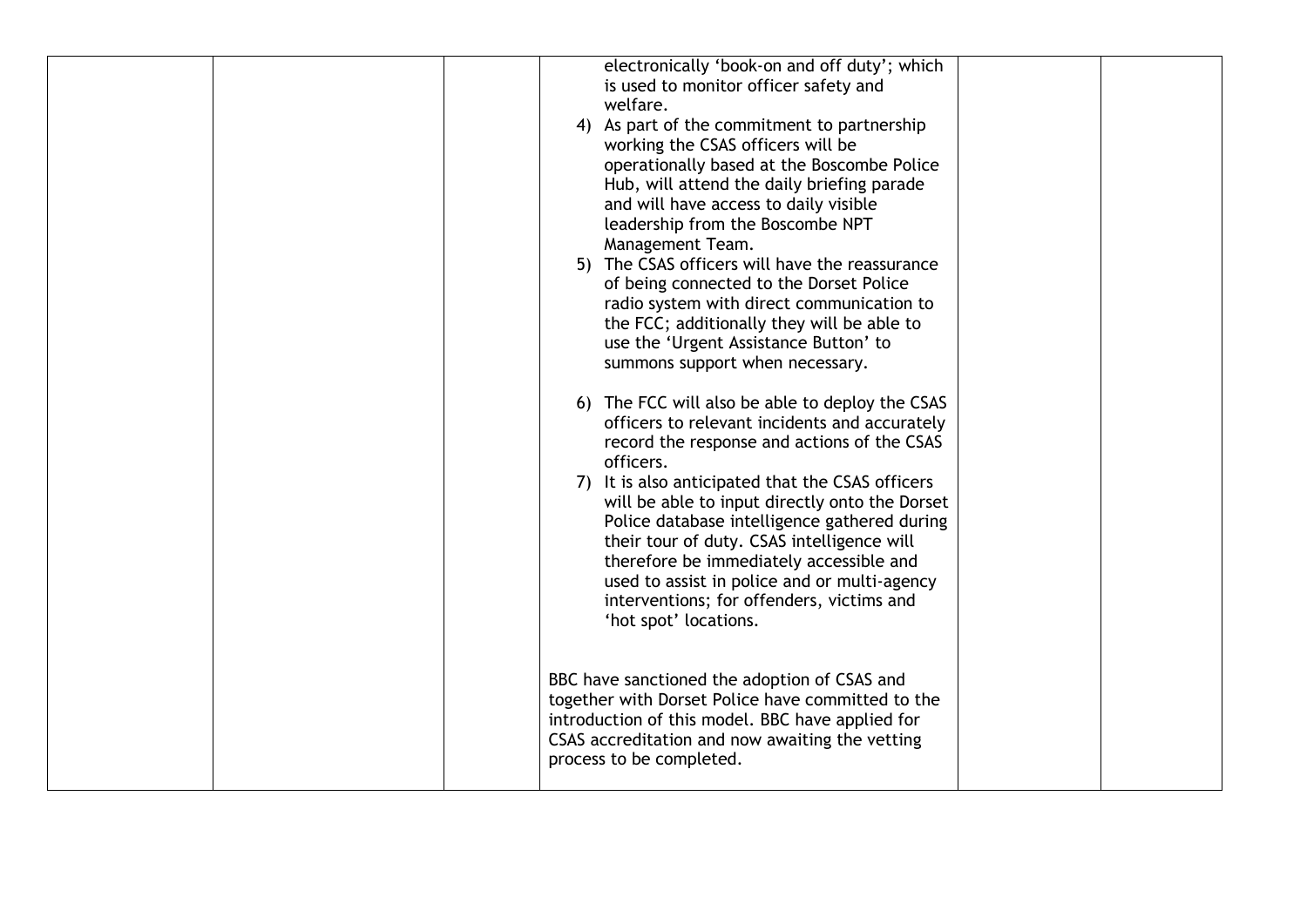| 8. Robustly tackle<br>street level drug<br>range<br>wide<br>tactics; including<br>identifying<br>supporting<br>vulnerable adults<br>used<br>by<br>the<br><b>Dangerous</b><br><b>Drug</b><br>Networks (DDNs).<br>$\mathbf{a}$<br>Increase<br>resident's<br>confidence<br>that<br>drug dealing<br>is<br>reducing<br>in<br>Boscombe. | 8.1 Operation Furlong<br>dealing using $a \mid$ The Boscombe NPT<br>of   frustrating the local<br>identified distributors and<br>and   minimising opportunities<br>for drug dealing by the use<br>of:<br>Uniform patrols<br>$\bullet$<br>Plain clothed<br>patrols<br>Misuse of drugs<br>warrants<br>Passive drugs dogs<br>Informants<br>Community<br>Intelligence |  | Op Furlong has now been fully adopted by the East<br>Bournemouth NPT and they continue to be<br>supported by geographical analyst.<br>The analyst produces a weekly intelligence bulletin<br>which is used to identify the 'Top 3 Offenders' and<br>'Top 3 Dealing Locations' for the Patrol Officers<br>and the East Bournemouth NPT to focus their<br>attention on this particular area of business.<br>Additionally tasks will be given directly to the NPT<br>where it is necessary for a more concentrated and<br>local intervention specifically around vulnerable<br>adults who are susceptible to being 'Cuckooed' by<br>members of the DDNs operating from outside of<br>Dorset but dealing within Boscombe.<br>The following are just some of the results that the<br>NPT have achieved since late December -<br>24/12/2015 1 adult male arrested from London on<br>Boscombe Overcliff in possession of 30 Class A<br>wraps - admitted to being in possession of the drugs<br>with intent to supply. Bailed with conditions not<br>enter Dorset.<br>08/01/2016 2 adults and a 14 year old missing<br>person from London arrested at a Boscombe<br>address. 100 Class A wraps located - suspects<br>currently on bail.<br>23/01/2016 1 adult arrested at a Boscombe address<br>in possession of 1000+ wraps; he was released on<br>bail and now wanted on recall to prison.<br>03/02/2016 2 males arrested from London who had<br>arrived in Bournemouth via the train. 17 year old in<br>possession of 100+ wraps and 18 year old who had<br>plugged drugs approximately 100+ wraps. | <b>VARIABLE</b> | Annual |
|-----------------------------------------------------------------------------------------------------------------------------------------------------------------------------------------------------------------------------------------------------------------------------------------------------------------------------------|-------------------------------------------------------------------------------------------------------------------------------------------------------------------------------------------------------------------------------------------------------------------------------------------------------------------------------------------------------------------|--|------------------------------------------------------------------------------------------------------------------------------------------------------------------------------------------------------------------------------------------------------------------------------------------------------------------------------------------------------------------------------------------------------------------------------------------------------------------------------------------------------------------------------------------------------------------------------------------------------------------------------------------------------------------------------------------------------------------------------------------------------------------------------------------------------------------------------------------------------------------------------------------------------------------------------------------------------------------------------------------------------------------------------------------------------------------------------------------------------------------------------------------------------------------------------------------------------------------------------------------------------------------------------------------------------------------------------------------------------------------------------------------------------------------------------------------------------------------------------------------------------------------------------------------------------------------------------------------------|-----------------|--------|
|-----------------------------------------------------------------------------------------------------------------------------------------------------------------------------------------------------------------------------------------------------------------------------------------------------------------------------------|-------------------------------------------------------------------------------------------------------------------------------------------------------------------------------------------------------------------------------------------------------------------------------------------------------------------------------------------------------------------|--|------------------------------------------------------------------------------------------------------------------------------------------------------------------------------------------------------------------------------------------------------------------------------------------------------------------------------------------------------------------------------------------------------------------------------------------------------------------------------------------------------------------------------------------------------------------------------------------------------------------------------------------------------------------------------------------------------------------------------------------------------------------------------------------------------------------------------------------------------------------------------------------------------------------------------------------------------------------------------------------------------------------------------------------------------------------------------------------------------------------------------------------------------------------------------------------------------------------------------------------------------------------------------------------------------------------------------------------------------------------------------------------------------------------------------------------------------------------------------------------------------------------------------------------------------------------------------------------------|-----------------|--------|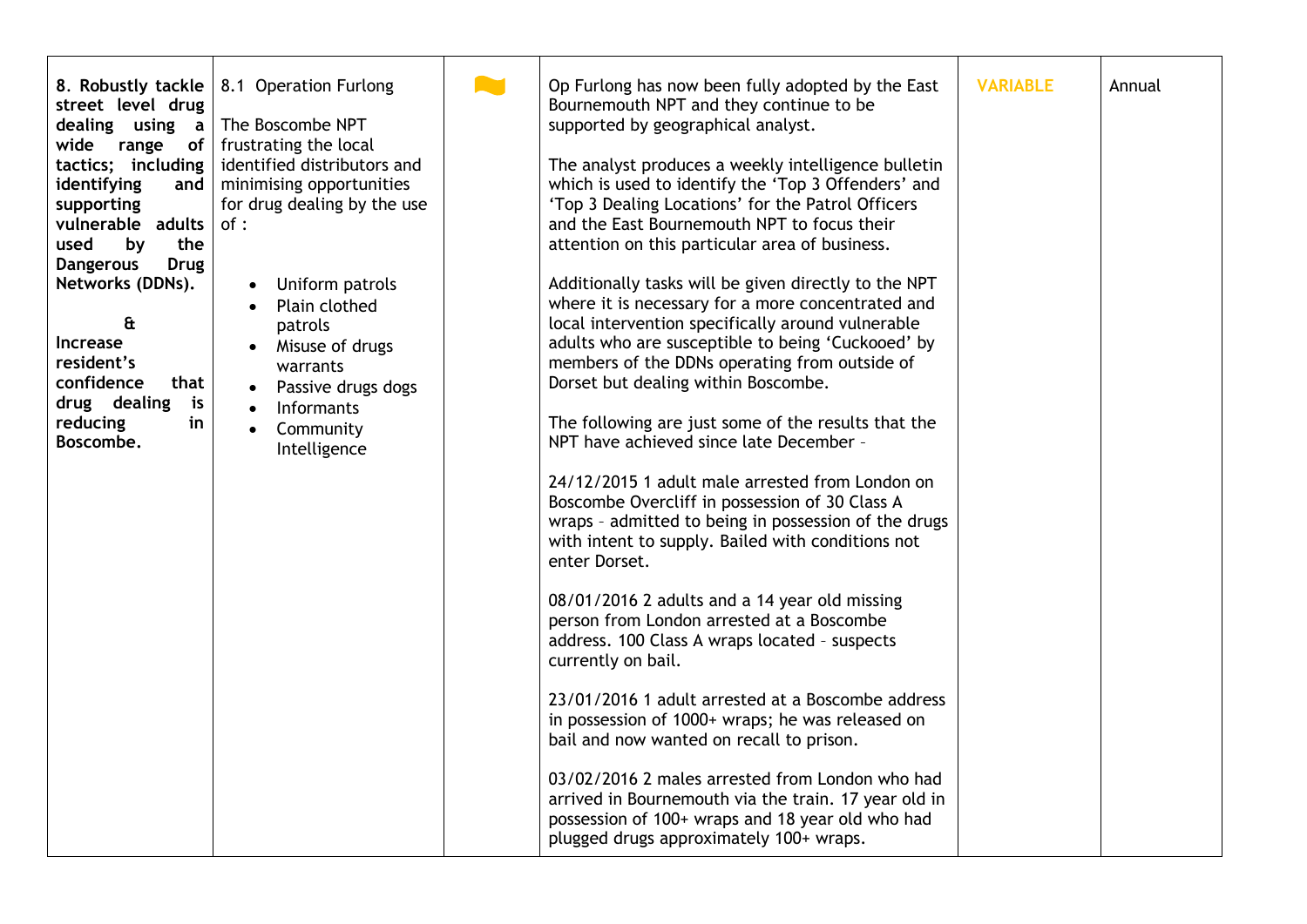|                                                                                                                                                                                                                                                                                                                                                         | 04/02/2016 16 year old missing person from London<br>located at Boscombe address; known for drug<br>dealing.                                                                                                                                                                                                                                                                                                                                                               |                  |        |
|---------------------------------------------------------------------------------------------------------------------------------------------------------------------------------------------------------------------------------------------------------------------------------------------------------------------------------------------------------|----------------------------------------------------------------------------------------------------------------------------------------------------------------------------------------------------------------------------------------------------------------------------------------------------------------------------------------------------------------------------------------------------------------------------------------------------------------------------|------------------|--------|
| 8.2 Operation Voltage<br>Dorset Police's overarching<br>strategy to deal with the<br>Dangerous Drugs markets<br>(DDM) operating across the<br>County. Relevant and<br>priority tasks from this<br>operation will be given to<br>Boscombe NPT; when the<br>required level of Threat,<br>Harm, Risk, Intelligence,<br>and Vulnerability is<br>identified. | On a weekly basis a Dorset wide conference call is<br>held to discuss threat, harm and risk that relate to<br>DDNs operating across the County of Dorset; and<br>take appropriate action in the prioritised areas.<br>Currently it is acknowledged that Boscombe is still<br>a key location that remains at threat from DDNs<br>largely due to its demographic. However there are<br>other more prominent areas of Dorset that are<br>experiencing increased DDN activity. | <b>STABLE</b>    | Annual |
| 8.3 Decrease from 83% of<br>Boscombe residents seeing<br>drug dealing as a problem<br>in Boscombe.                                                                                                                                                                                                                                                      | Currently 83%<br>90% in 2014<br>81% in 2013<br>89% in 2012.<br>Action - Ensure Dorset Police are included in the<br>Residents Survey focus groups getting underneath<br>the results and understanding how we can increase<br>this figure.<br>Approach to media agreed with independent group<br>to be continually reviewed.                                                                                                                                                | <b>IMPROVING</b> | Annual |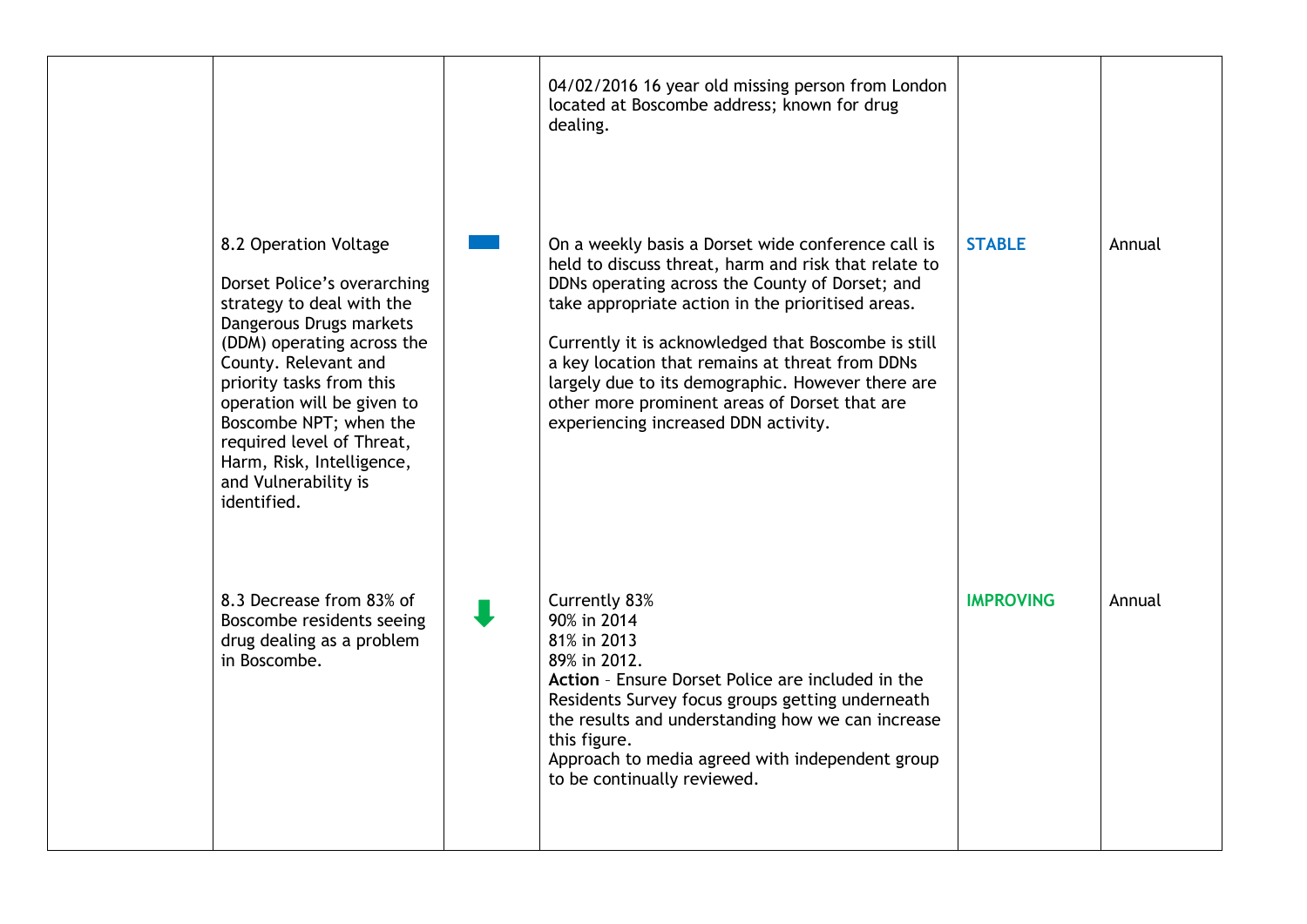|                                                                                                                                                                                                                       | 8.4 Increase from 33%<br>Boscombe residents feeling<br>safe outside after dark                                                                                    | 25% in 2015<br>21% 2014<br>33% 2013<br>25% 2012                                                                                                                                                                                                                                                                                                                                                                                                                                                                                                                                                                                                                                                                    | <b>IMPROVING</b> | Annual    |
|-----------------------------------------------------------------------------------------------------------------------------------------------------------------------------------------------------------------------|-------------------------------------------------------------------------------------------------------------------------------------------------------------------|--------------------------------------------------------------------------------------------------------------------------------------------------------------------------------------------------------------------------------------------------------------------------------------------------------------------------------------------------------------------------------------------------------------------------------------------------------------------------------------------------------------------------------------------------------------------------------------------------------------------------------------------------------------------------------------------------------------------|------------------|-----------|
|                                                                                                                                                                                                                       |                                                                                                                                                                   | Action - Ensure Dorset Police are included in the<br>Residents Survey focus groups getting underneath<br>the results and understanding how we can increase<br>this figure.<br>• Approach to media agreed with independent<br>group to be continually reviewed.                                                                                                                                                                                                                                                                                                                                                                                                                                                     |                  |           |
|                                                                                                                                                                                                                       | 8.5 Holding quarterly<br>Councillor meetings with<br>elected members from East<br>and West Bournemouth<br>ward areas to get 'current'<br>feedback from community. | The inaugural meeting occurred on Friday 29<br>January 2016 at the Boscombe Police Hub.<br>The next meeting will be held during April 2016.                                                                                                                                                                                                                                                                                                                                                                                                                                                                                                                                                                        | <b>STABLE</b>    | Quarterly |
| 9. To understand<br>and support 'on-<br>street' sex<br>workers through<br>'The Cycle of<br>Change' to<br>prevent or<br>minimise their<br>offending<br>behaviour and<br>where necessary<br>take enforcement<br>action. | 9.1 The reduction in the<br>number of 'active' 'on-<br>street' sex workers via the<br>SWRAC process.                                                              | SWRAC continues to receive referrals from Dorset<br>Police and other key partners.<br>52 Cases have been discussed at SWRAC to date - 32<br>of these cases are not working as a result of<br>interventions / actions directed via SWRAC. Some<br>of these sex-workers have moved away from the<br>area but could still be active, some will have<br>moved onto other criminal activity to support their<br>addiction and some will be in custody.<br>The SWRAC 'Terms of reference' is currently<br>subject to review due to the introduction of the<br>SWRAC risk assessment tool, the RAG list and the<br>expectation that all 'on-street' sex workers are<br>referred in and not just those deemed 'High Risk'. | <b>IMPROVING</b> | Annual    |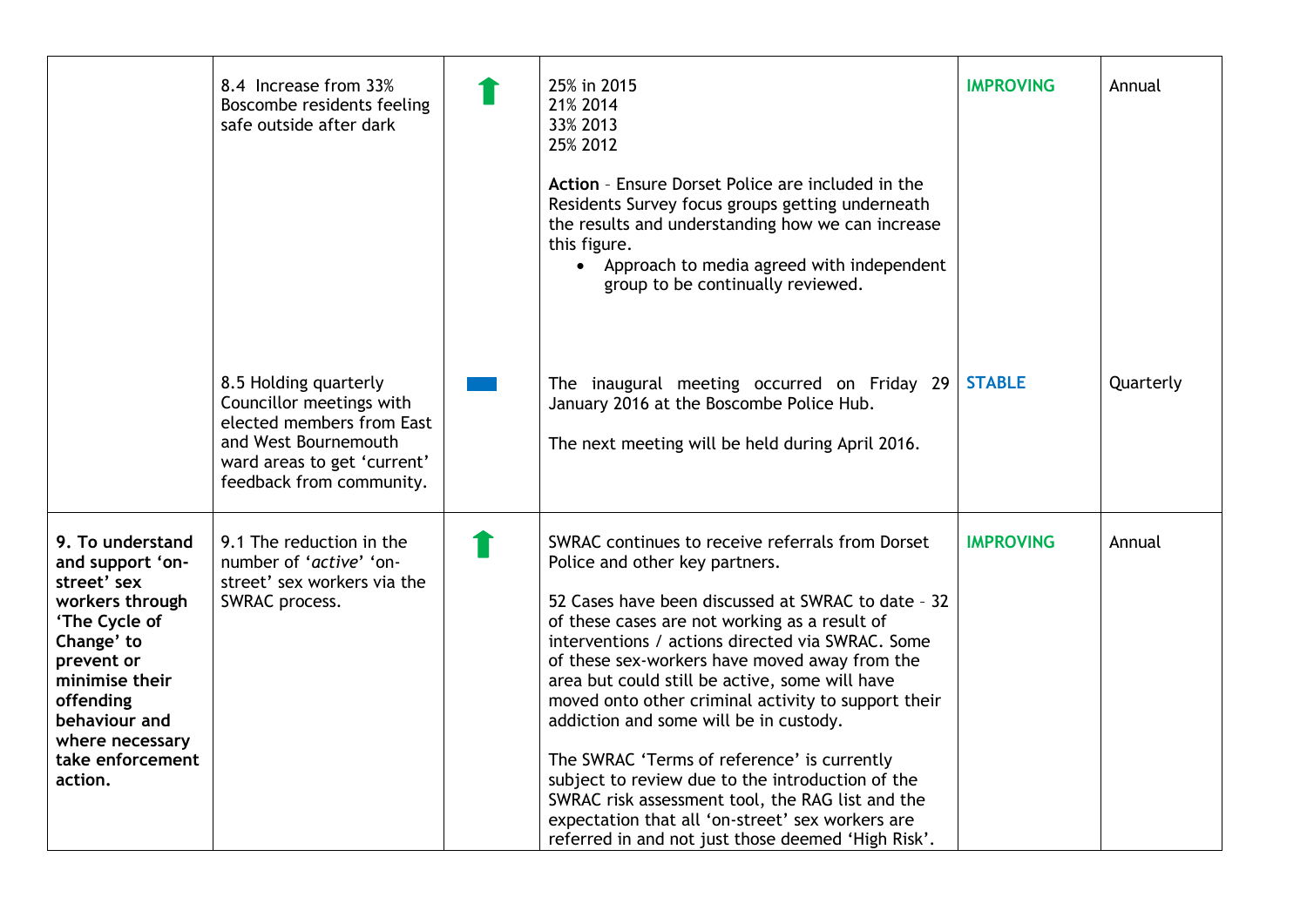|          |                                                                                                                                                                                              | The 'Terms of Reference' will be discussed and<br>agreed at the next SWRAC steering group meeting<br>in April 2016.                                                                                                                                                                                                                                                                                                                                                                                                                                                                                                                                                                                                                                                                                                                                                                                                                                                                                                                                                                                                            |                  |        |
|----------|----------------------------------------------------------------------------------------------------------------------------------------------------------------------------------------------|--------------------------------------------------------------------------------------------------------------------------------------------------------------------------------------------------------------------------------------------------------------------------------------------------------------------------------------------------------------------------------------------------------------------------------------------------------------------------------------------------------------------------------------------------------------------------------------------------------------------------------------------------------------------------------------------------------------------------------------------------------------------------------------------------------------------------------------------------------------------------------------------------------------------------------------------------------------------------------------------------------------------------------------------------------------------------------------------------------------------------------|------------------|--------|
| workers. | 9.2 East Bournemouth NPT<br>continues to support the<br>SWRAC process by using<br>proportionate, legal and<br>necessary enforcement<br>tactics on 'kerb crawlers'<br>and the 'on-street' sex | Operation Planet area of business now forms part of<br>the routine duties and responsibilities of the local<br>Neighbourhood Policing Team.<br>Since 01 <sup>st</sup> January 2016 the East Bournemouth NPT<br>have taken the following positive action -<br><b>Kerb Crawlers</b><br>10 male offenders interviewed of which 6 have a<br>positive disposal; 2 received simple cautions the<br>other 4 are awaiting disposal by way of the<br>'Change' course or a simple caution.<br>Sex - Workers<br>4 - Street cautions issued<br>1 - Community Protection Notice issued to a<br>persistent sex-worker<br>On 10 <sup>th</sup> March 2016 East Bournemouth NPT also<br>launched 'Op Segment' which is a specific<br>operation to target ASB, drug dealing and<br>prostitution in the Springbourne area. The results of<br>this 'Evening of Action' were -<br>11 individuals issued with Sec 35 notices<br>1 individual arrested for 'Possession with intent to<br>supply'<br>1 individual arrested for obstruct Police and then<br>possession of Cannabis<br>Several intelligence logs submitted<br>5 Stop & Search conducted. | <b>IMPROVING</b> | Annual |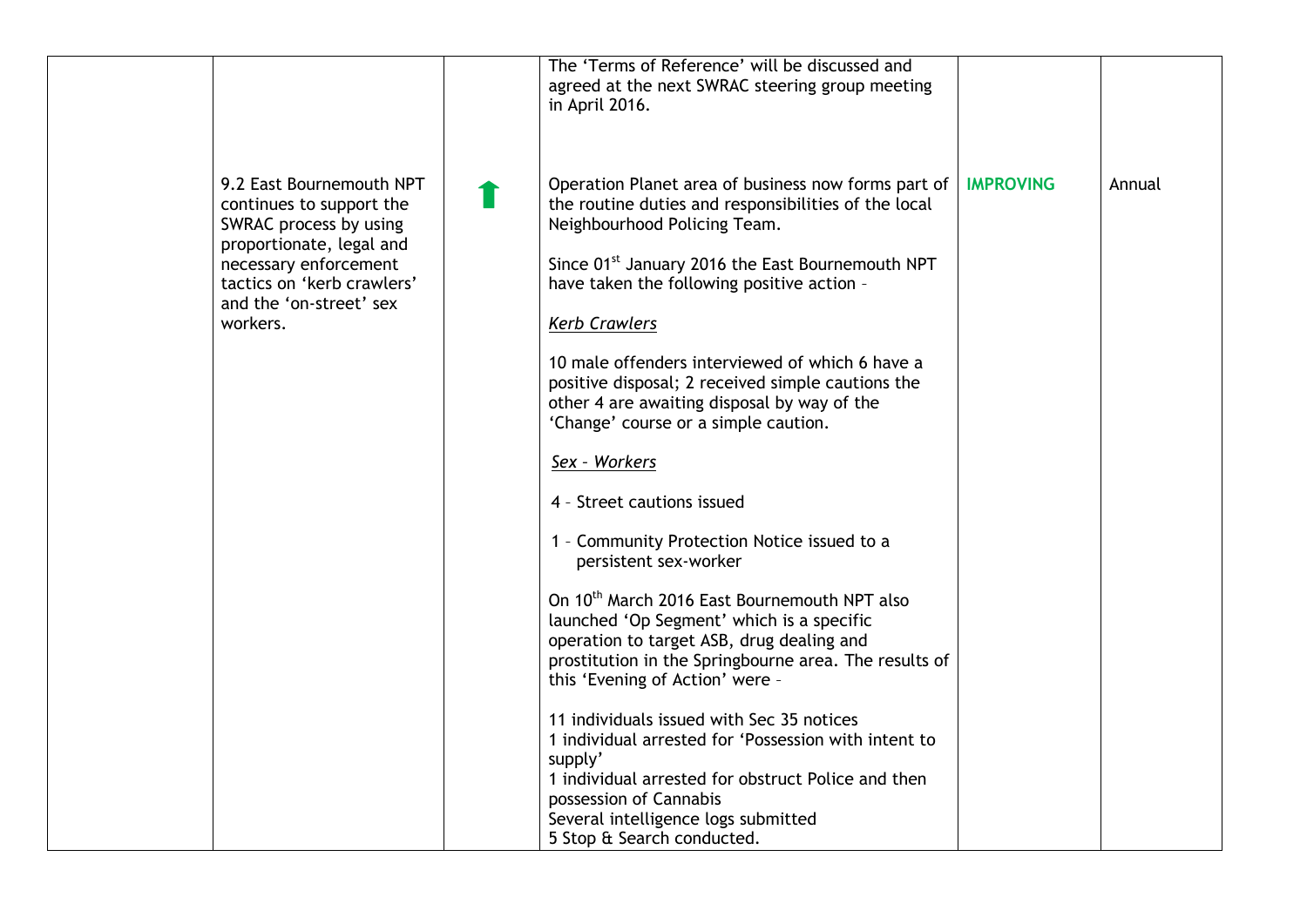|                                                                                                                                                         | 9.3 Feedback from the<br>community groups that on<br>street prostitution has<br>reduced. | Feedback from Community leaders that there has<br>been a significant reduction in the number of on<br>street prostitutes and kerb crawlers.                                                                                     | <b>STABLE</b>        | Annual |
|---------------------------------------------------------------------------------------------------------------------------------------------------------|------------------------------------------------------------------------------------------|---------------------------------------------------------------------------------------------------------------------------------------------------------------------------------------------------------------------------------|----------------------|--------|
| 10. To reduce<br>specific crime<br>groups that are<br>known or believed<br>to be associated<br>to offenders with<br>drug / alcohol<br><b>addictions</b> |                                                                                          | Due to the introduction of 'Niche' which is a<br>complete new computer operating system 'Crime<br>data' is only available for the whole of the East<br><b>Bournemouth Section.</b><br>Year to date Performance                  |                      |        |
|                                                                                                                                                         | 10.1 Reduce Dwelling<br>Burglary by 5%                                                   | Dwelling Burglary offences are up by 61 from 270 to<br>331 (+22.6%); Approximately +1 offence / week                                                                                                                            | <b>DETERIORATING</b> | Annual |
|                                                                                                                                                         | 10.2 Reduce 'Other<br>Burglary' by 5%                                                    | Non-dwelling burglary offences are up 20 from 329<br>to 349 $(+6.1%)$ ; Approximately $+0.5$ offence /<br>week                                                                                                                  | <b>DETERIORATING</b> | Annual |
|                                                                                                                                                         |                                                                                          | Shed / Garage / Beach Hut breaks are down 50<br>from 178 offences to 128 (-28.1%)                                                                                                                                               | <b>IMPROVING</b>     | Annual |
|                                                                                                                                                         | 10.3 Reduce Vehicle Crime<br>by $5%$                                                     | Theft from Motor Vehicle offences are up by 159<br>from 389 to 548 crimes (+40.9%) but has begun to<br>show a downward trend since early December 2015<br>which was at its peak of +65.1%; Approximately<br>+ 3 offences / week | <b>DETERIORATING</b> | Annual |
|                                                                                                                                                         | 10.4 Reduce Pedal Cycle<br>theft by 5%                                                   | Thefts of pedal cycle offences are up by 43 from<br>218 to 261 (+19.7%); Approximately + 1 offence /<br>week                                                                                                                    | <b>DETERIORATING</b> | Annual |